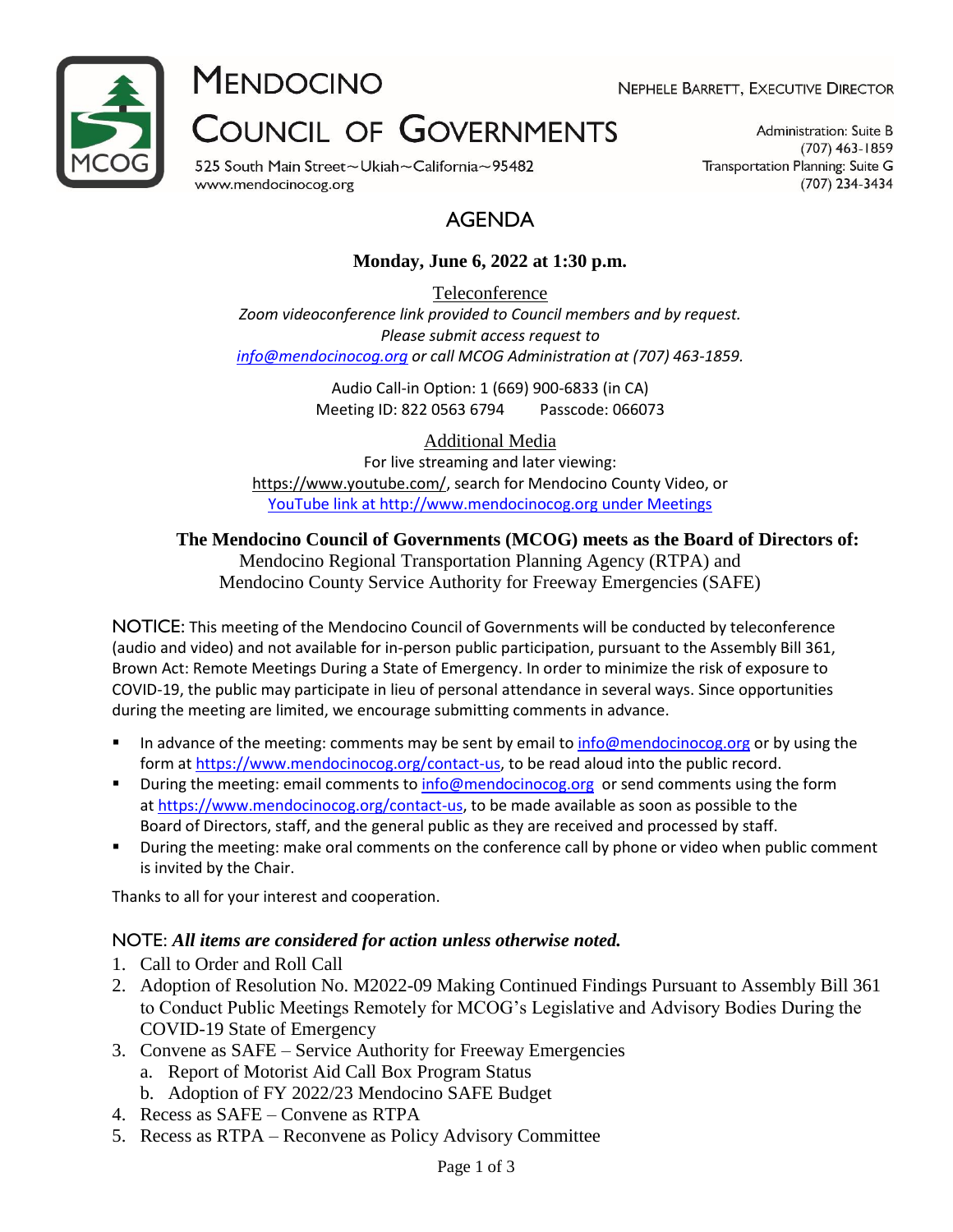MCOG Board of Directors Agenda June 6, 2022, Page 2 of 3

# CONSENT CALENDAR

The following items are considered for approval in accordance with Administrative Staff, Committee, and/or Directors' recommendations and will be enacted by a single motion. Items may be removed from the Consent Calendar for separate consideration, upon request by a Director or citizen.

- 6. Approval of May 2, 2022 Minutes
- 7. Approval of April 13, 2022 Transit Productivity Committee Minutes
- 8. Approval of Amendment to MCOG Bylaws Miscellaneous Updates
- 9. Adoption of Addendum to the 2017 Initial Study/Mitigated Negative Declaration for the Covelo State Route 162 Corridor Multi-Purpose Trail

## PUBLIC EXPRESSION – *Please refer to notice at top of this Agenda.*

10. Participation is welcome in Council meetings. Comments will be limited to three minutes per person and not more than ten minutes per subject, so that everyone can be heard. "Public Expression" time is limited to matters under the Council's jurisdiction that may not have been considered by the Council previously and are not on the agenda. No action will be taken. Members of the public may comment also during specific agenda items when recognized by the Chair.

## REGULAR CALENDAR

*Attachments posted:* Board of Directors - [Mendocino Council of Governments \(mendocinocog.org\)](https://www.mendocinocog.org/board-of-directors)

- 11. Technical Advisory Committee Recommendations of May 18, 2022: Adoption of Final Fiscal Year 2022/23 Planning Overall Work Program (OWP)
- 12. Fiscal Year 2022/23 RTPA and COG Budget
	- a. Adoption of Resolution #M2022-10 Allocating Fiscal Year 2022/23 Funds and 2021/22 Carryover Funds for Administration, Bicycle & Pedestrian Facilities, Planning, and Reserves
	- b. Adoption of Resolution #M2022-11 Finding That There Are Unmet Transit Needs That Are Reasonable To Meet for Fiscal Year 2022/23
	- c. Adoption of Resolution #M2022-12 Allocating Fiscal Year 2022/23 Local Transportation Funds, State Transit Assistance, and FY 2021/22 Carryover Capital Reserve Funds to Mendocino Transit Authority
	- d. Adoption of Resolution #M2022-13 Allocating Surface Transportation Block Grant Program Funds for Fiscal Year 2022/23 MCOG Partnership Funding Program, Local Assistance, and Distribution By Formula To Member Agencies
	- e. Adoption of Resolution #M2022-14 Allocating Fiscal Year 2021/22 Carryover Regional Early Action Planning (REAP) Program Grant Funds for FY 2022/23
- 13. Transit Productivity Committee Recommendations of April 13, 2022
	- a. Approval of Transit Performance Standards with Adjusted Passengers per Hour
	- b. Acceptance of Annual Transit Performance Review
- 14. Regional Energy Network (REN) and Climate Protection Agency Update and Possible Direction on Senate Bill 852 (Dodd) – Climate Resilience Districts: Formation: Funding Mechanisms
- 15. Consideration of Possible Action to Oppose Assembly Bill 2237 (Friedman) Transportation Planning: Regional Transportation Improvement Plan: Sustainable Communities Strategies: Climate Goals

## RATIFY ACTION

16. Recess as Policy Advisory Committee – Reconvene as RTPA – Ratify Action of Policy Advisory **Committee**